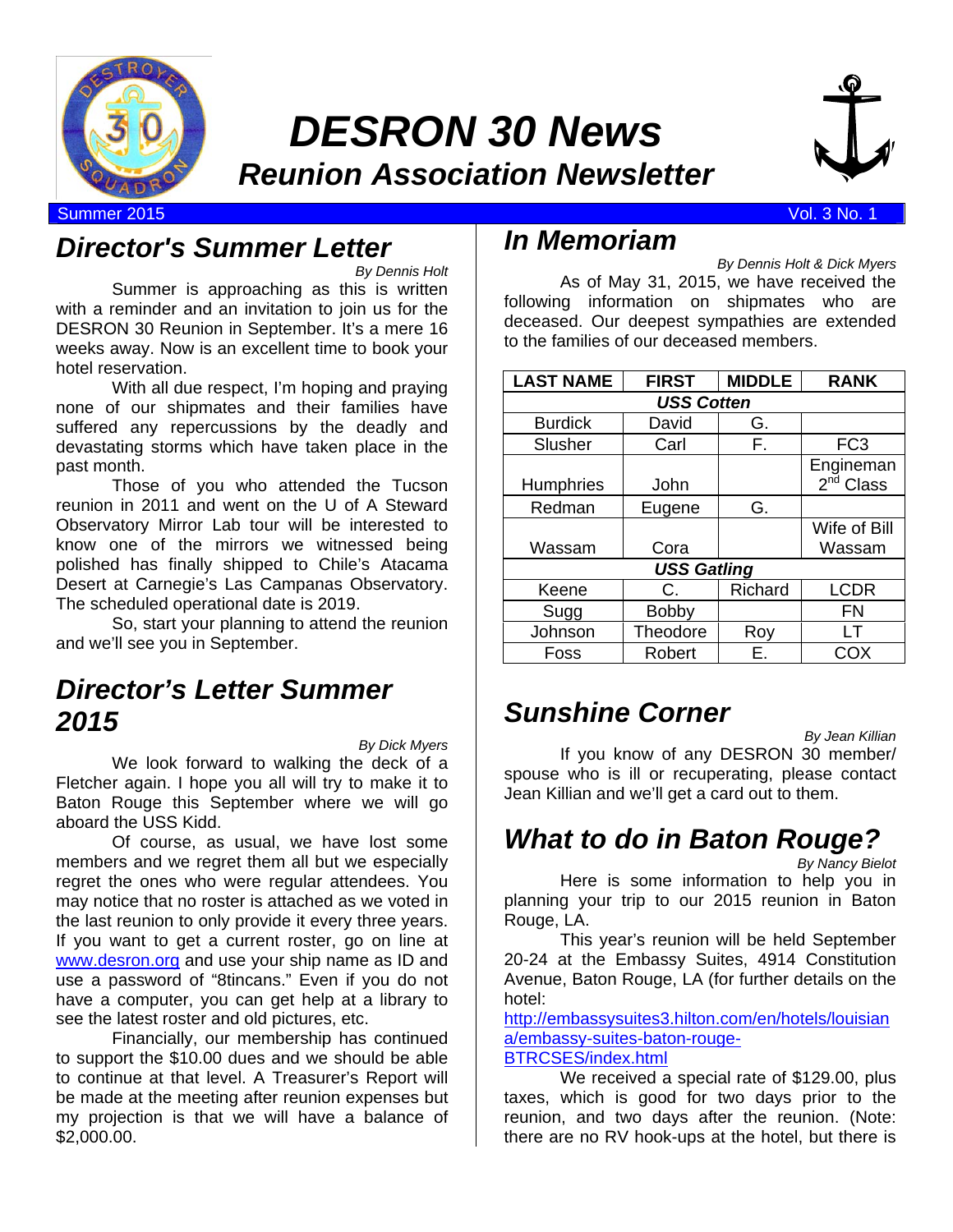free parking.) To book your room at the Embassy Suites, **contact the hotel directly** by calling: 1- 800-362-2779 and mention the Group ID: **DESRON 30 Military Reunion – Group Code D3R**.

Optional planned tours include the following: *Tour #1:* Cajun Pride Swamp Tour and the National WWII Museum in New Orleans. (Lunch is included at the WWII Museum.) In the Cajun Pride Swamp Tour, you will be taken back to the early days of Louisiana bayou and swamp explorations (http://www.cajunprideswamptours.com/). You will experience the inhabitants of our swamp as well as flora-the sweet smell of our wild hibiscus rose mallow and marsh mallow plants. The National WWII Museum (http://nationalww2museum.org/) contains exhibits such as the history of the invasion of Normandy and the war in the Pacific.

*Tour #2:* Tour of the LSU Rural Life Museum and the Nottoway Plantation. The LSU Rural Life Plantation is a recreation of an 1800s plantation (http://sites01.lsu.edu/wp/rurallife/); it is dedicated to the preservation and exhibition of materials of the culture of  $18<sup>th</sup>$  and  $19<sup>th</sup>$  century rural Louisiana. The Nottoway Plantation was completed in 1859, survived the Civil War, and is the largest remaining antebellum mansion in the South (http://www.nottoway.com/html/plantation-tourshistory.htm).

*Tour #3:* Tour of the USS Kidd (DD661) and the Old State Capitol. A Memorial Service for our departed will be held at the Veterans Memorial Museum adjacent to the USS Kidd. The USS Kidd (http://www.usskidd.com) is the centerpiece of a memorial which serves to honor the men and women of our American armed forces. Also, the USS Kidd is a national historic landmark. The Old State Capitol is a Gothic revival castle built in 1847 (http://www.exploresouthernhistory.com/louisianaca pitol2.html). It was burned by the Union Army, then repaired in 1882; it was the State Capitol until 1932.

Don't forget to bring your dancing shoes as our evening dinner/dance will be held in the hotel with a local entertainer playing your favorite music and singing.

Other attractions in the Baton Rouge area include:

The Baton Rouge Zoo houses 1,400 animals and birds in naturalistic outdoor habitats (https://www.brzoo.org/). One section of the zoo highlights the region's fish, reptiles, and amphibians, while another section of the zoo features tigers and an Asian aviary.

Magnolia Mount Plantation is a plantation house that has a collection of furnishings and decorative arts in a carefully restored setting (http://www.brec.org/index.cfm/park/detail/112).

The Louisiana Art and Science museum contains art galleries, an ancient Egypt gallery, and a Planetarium (http://www.lasm.org/).

Port Hudson Battle Grounds is a national historic landmark and is home to the longest siege in American history – it began on May 23, 1863, and ended on July 9, 1863 after 48 days (http://www.crt.state.la.us/louisiana-stateparks/historic-sites/port-hudson-state-historicsite/index#).

Take a step back in time by taking a drive down River Road to view the plantations (http://www.louisianatravel.com/articles/river-roadplantations). These include Destrehan Plantation (the oldest documented plantation in the lower Mississippi Valley); the San Francisco Plantation (a national historic landmark noted for its lavish and intricate interior painting; Oak Alley Plantation (named for the canopy of 300-year-old oak trees at the entrance to the plantation); St. Joseph Plantation (one of the most complete plantation homes on River Road); Houmas House Plantation (in the 1860s was the largest sugar producer in the US); Evergreen Plantation (contains the most complete intact collection of slave cabins in the nation); The Whitney Plantation (the oldest and best preserved plantation on River Road); and the Frogmore Plantation and Gins (one of the bestpreserved cotton plantations in the Mississippi River Delta).

As you can see, there is plenty to see in Baton Rouge. Please join us in September for our reunion! We look forward to seeing you there!

## *Please note:*

Included with this newsletter are the 2015 Dues Request Form and the Reunion Registration and Tours Forms. You must contact the hotel directly for a reservation; that information is included on the Registration and Tours Form.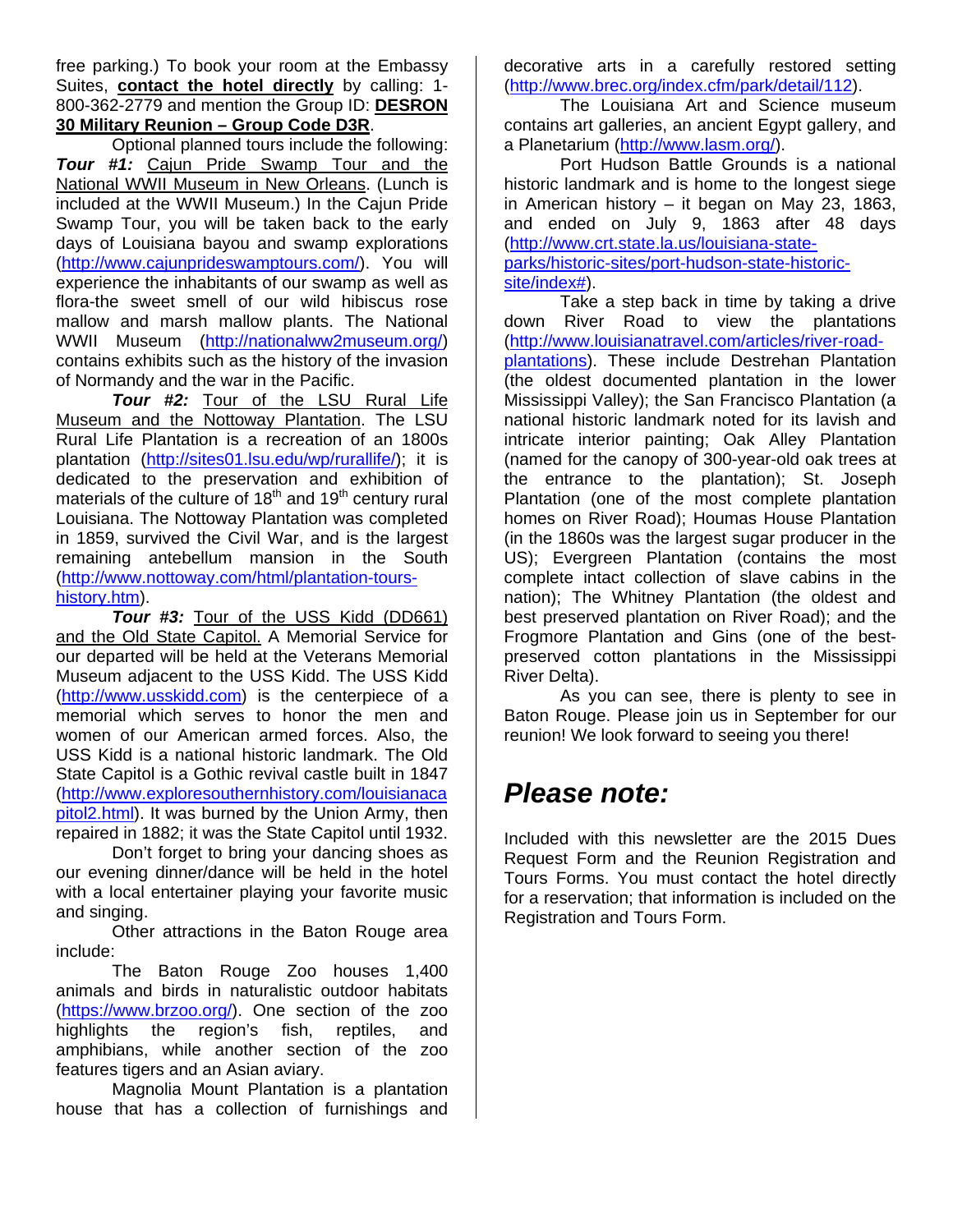# **2015 DUES REQUEST**

**AND MEMBER INFORMATION UPDATE** 

#### **Make checks payable to: DESRON 30 ASSOCIATION INC.**

#### **Please mail the completed Dues Request and payment to: Richard Myers 428 Lockwood Terrace - Decatur, GA 30030**

## **IF YOU ARE A WIDOW OR YOU HAVE ALREADY SUBMITTED YOUR 2015 DUES, PLEASE DISREGARD THIS REQUEST.**

### **PLEASE RETURN FORM WITH ANY CHANGES TO THE ROSTER.**

**PLEASE CHECK HERE FOR ANY CHANGES TO THE ROSTER AND SHOW CHANGES BELOW CHANGES TO THE ROSTER AND**  PLEASE CHECK HERE FOR ANY<br>CHANGES TO THE ROSTER AND \$10.00<br>SHOW CHANGES BELOW

| <b>Name</b>                  | <b>Spouse</b>                                                                                                                                                       |
|------------------------------|---------------------------------------------------------------------------------------------------------------------------------------------------------------------|
| <b>Street Address</b>        |                                                                                                                                                                     |
| <b>City, State, Zip Code</b> | <u> 1989 - Johann Stoff, deutscher Stoffen und der Stoffen und der Stoffen und der Stoffen und der Stoffen und de</u>                                               |
|                              |                                                                                                                                                                     |
|                              | <b>SHIP SERVED ON AND DATES (Check one)</b>                                                                                                                         |
|                              | USS Caperton (DD-650) $\qquad \qquad$ USS Cotten (DD-669) $\qquad \qquad$ USS Daly (DD-519) $\qquad \qquad$                                                         |
|                              | USS Dortch $(DD-670)$ _____ USS Gatling $(DD-671)$ ____                                                                                                             |
|                              |                                                                                                                                                                     |
|                              |                                                                                                                                                                     |
|                              | If you are unable or unwilling to receive the DESRON 30 mailings via email, please check here. $\Box$<br>Or - sign on to website at http://desron30.org and request |
|                              | If you no longer wish to receive the DESRON 30 postal mailings, please check here. $\Box$                                                                           |
| Remarks -                    | FEEL FREE TO MAKE ANY COMMENTS BELOW OR ATTACH SEPARATE SHEET                                                                                                       |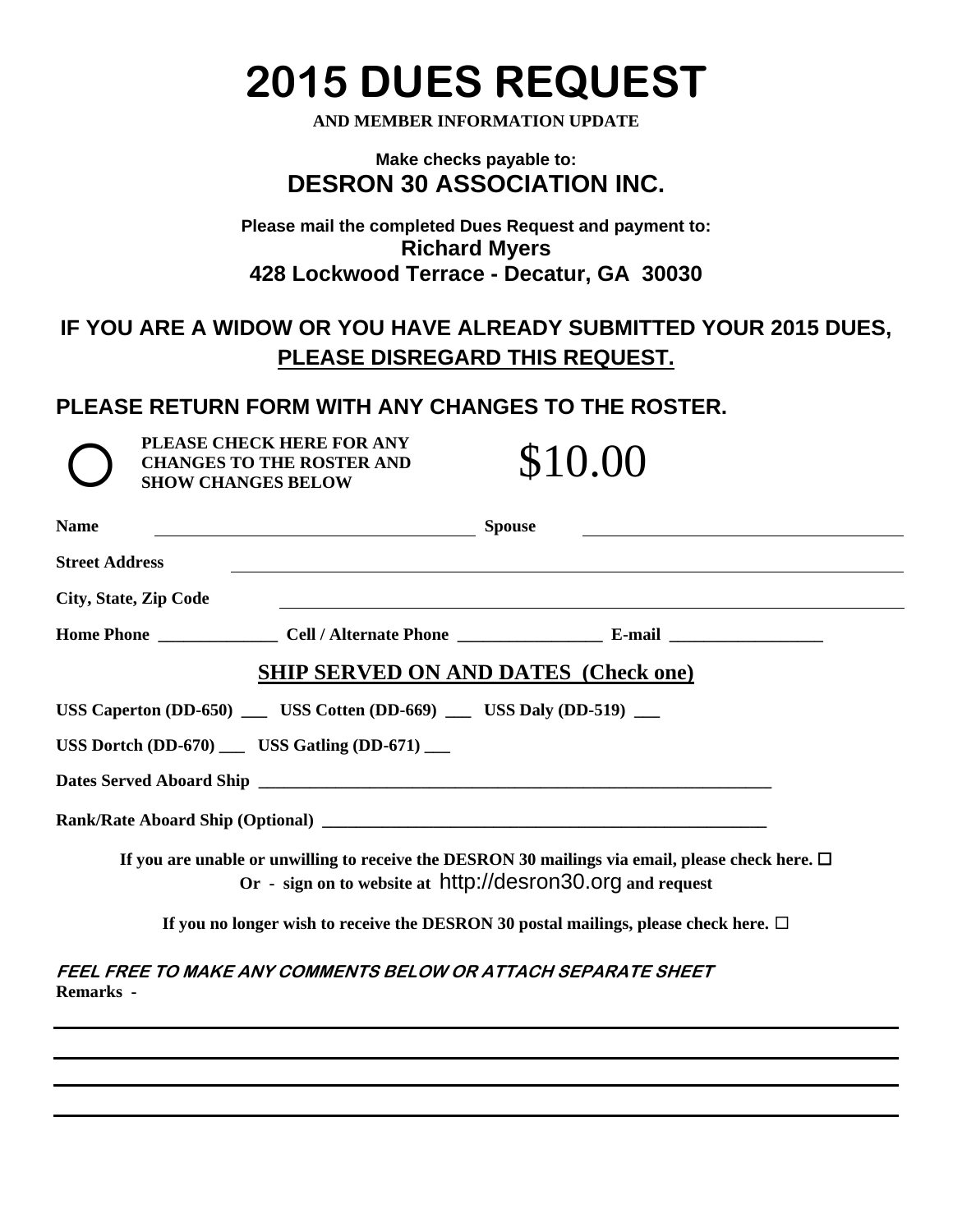## **DESRON-30 / USS Cotten (DD-669) / USS Daly (DD-519) / USS Gatling (DD-671)**

#### **Reunion Registration and Tours Form September 20th to 24th, 2015, Baton Rouge, LA**

#### **Schedule of Events**

**Sunday – September 20th Baton Rouge Embassy Suites, 4914 Constitution Ave, Baton Rouge, LA** Hospitality Room opens at noon for Registration and Early Birds. Special rate of \$129.00, plus taxes, is good for two days before the start of reunion. For those who drive, there is a free parking lot. There are no RV hookups. Make **your reservation directly with the hotel 1.800.362.2779 before** August 28, 2015. You **MUST** stipulate you are with the **Desron 30 Military Reunion Group Code D3R** to obtain the special rate. Lunch and/or dinner on your own.

**Monday – September 21st** Hospitality Room opens at 7:00 AM for later arrivals. Free made to order breakfast each day. Free Manager's Reception each evening with hors d'oeuvres and well drinks.

**8:30 AM Tour #1** Bus tour to the Cajun Pride Swamp Tour and The National WWII Museum in New Orleans, 9 hours. Lunch included at the WWII Museum. Dinner on your own upon return.

#### **Tuesday – September 22nd**

**12:30 PM Tour #**2 Bus departs for a 5 hour tour of the Louisiana Rural Life Museum and the Nottoway Plantation. Lunch and dinner on your own.

#### **Wednesday – September 23rd**

**8:00 AM** Joint business meeting - All ships.

**9:00 AM Tour #3** Bus departs for an 8 hour tour of the USS Kidd (DD661) and the Old State Capital Tour. A Memorial service for our departed will be held at the Veterans Memorial Museum adjacent to the USS Kidd (www.usskidd.com). Lunch on your own in the Baton Rouge downtown area. Return to the hotel in the mid afternoon.

**6:00 PM** No host bar before banquet dinner.

**7:00 PM** Evening dinner-dance in the hotel with a local entertainer playing and singing your favorite music. Dancing shoes are highly recommended.

#### **Thursday – September 24th**

Checkout time is noon. This concludes the reunion, or you may extend your stay on your own as you wish for an additional two nights at the same reunion rate.

(Sign up sheet *continued on next page*)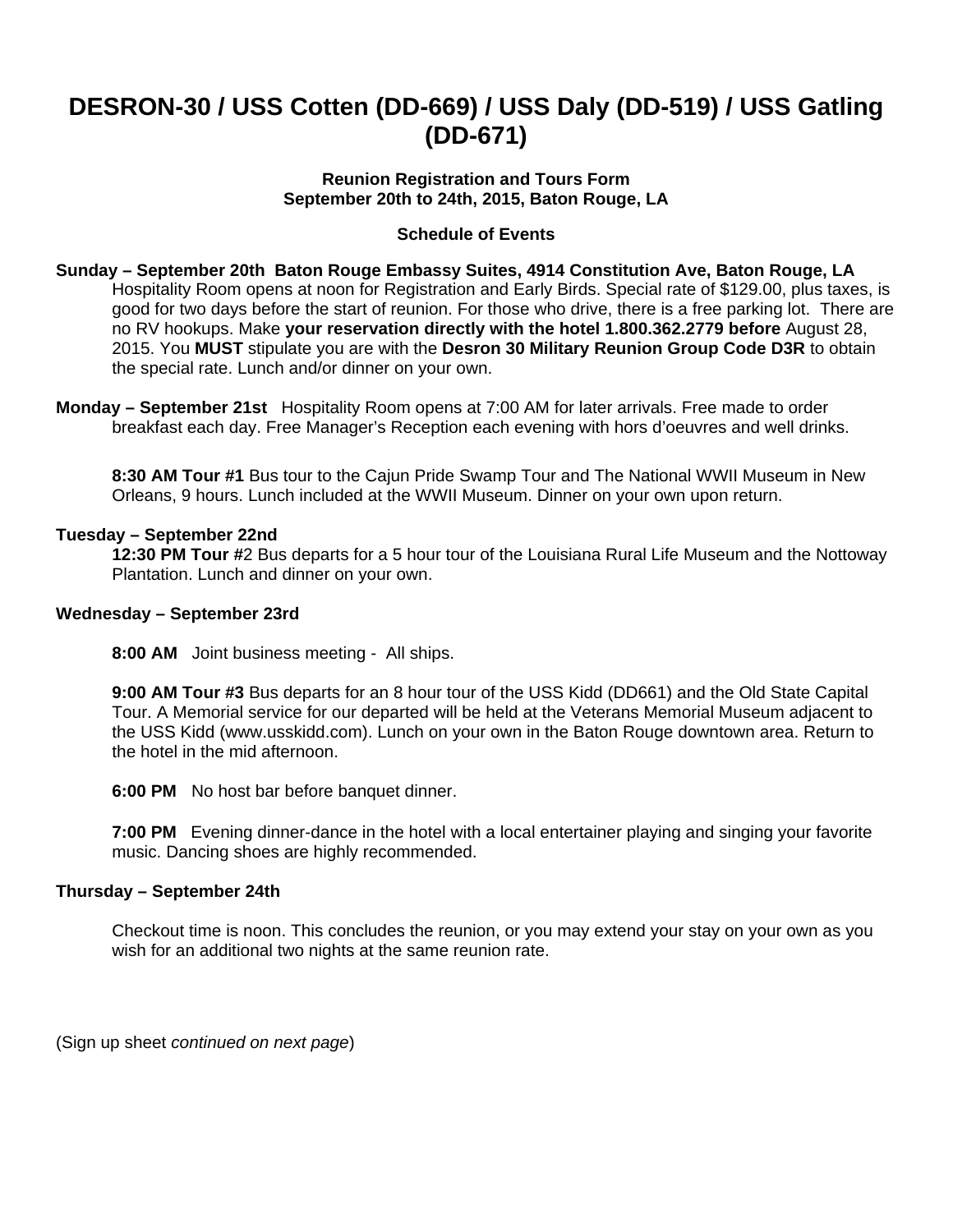| Monday WWII Lunch includes: Lettuce, tomato, pickle, cookie and bottle of water: |  |                                                                                                                                |                         |
|----------------------------------------------------------------------------------|--|--------------------------------------------------------------------------------------------------------------------------------|-------------------------|
| Choices: Ham, turkey or beef; White, wheat or Kaiser roll:                       |  | Coleslaw, pasta or potato salad                                                                                                |                         |
|                                                                                  |  | Please write in the lunch choices for each attendee (Ham, turkey or beef); (White, wheat or roll): (Coleslaw, pasta or potato) |                         |
|                                                                                  |  |                                                                                                                                |                         |
|                                                                                  |  |                                                                                                                                |                         |
|                                                                                  |  | Banquet Dinner includes: Garden salad, vegetable medley, warm rolls, ice tea or coffee and dessert:                            |                         |
| Entrée Choices: Chicken Louisanne on bed of pasta                                |  | <b>Grilled Top Sirloin Steak with potato</b>                                                                                   | <b>Vegetarian Plate</b> |
| Please write in the entrée choices for each attendee (Chicken, Steak or Veg) :   |  |                                                                                                                                |                         |
|                                                                                  |  |                                                                                                                                |                         |
|                                                                                  |  |                                                                                                                                |                         |
| <b>PLEASE PRINT Your:</b>                                                        |  |                                                                                                                                |                         |
|                                                                                  |  |                                                                                                                                |                         |
|                                                                                  |  |                                                                                                                                |                         |
|                                                                                  |  |                                                                                                                                |                         |
|                                                                                  |  |                                                                                                                                |                         |
| Please PRINT name(s) as you wish on your name tag(s):                            |  |                                                                                                                                |                         |
|                                                                                  |  |                                                                                                                                |                         |
|                                                                                  |  |                                                                                                                                |                         |
|                                                                                  |  |                                                                                                                                |                         |
| shuttle from Baton Rouge International Airport.                                  |  | Please indicate any dietary needs below. Also provide an emergency contact and flight details. Free airport                    |                         |
|                                                                                  |  | Registration fee \$93 per person includes Hospitality Room, Wednesday Banquet, music, name tags, etc.                          |                         |
| Registration fee \$93 per person                                                 |  | Number of person(s) $x$ \$93 = $\frac{1}{x}$                                                                                   |                         |
| Monday Tour #1 fee \$89 per person                                               |  | Number of person(s) $x$ \$89 = $\frac{1}{x}$                                                                                   |                         |
| Tuesday Tour #2 fee \$55 per person                                              |  | Number of person(s) $x$ \$55 = $\frac{1}{x}$                                                                                   |                         |
| Wednesday Tour #3 fee \$38 per person                                            |  | Number of person(s) $x$ \$38 = $\frac{1}{x}$                                                                                   | <b>TOTAL</b>            |
|                                                                                  |  |                                                                                                                                |                         |
|                                                                                  |  | Please fill in this Registration/Tours form and return your check or money order payable to: DesRon 30                         |                         |

**Mail form with a check or money order by Friday August 21st, 2015, to: Dennis Holt 62496 E Amberwood Dr** 

**Tucson, AZ 85739-1830** If you have additional questions, contact Dennis at 520.818.1108 (Leave a voice mail if no one answers)